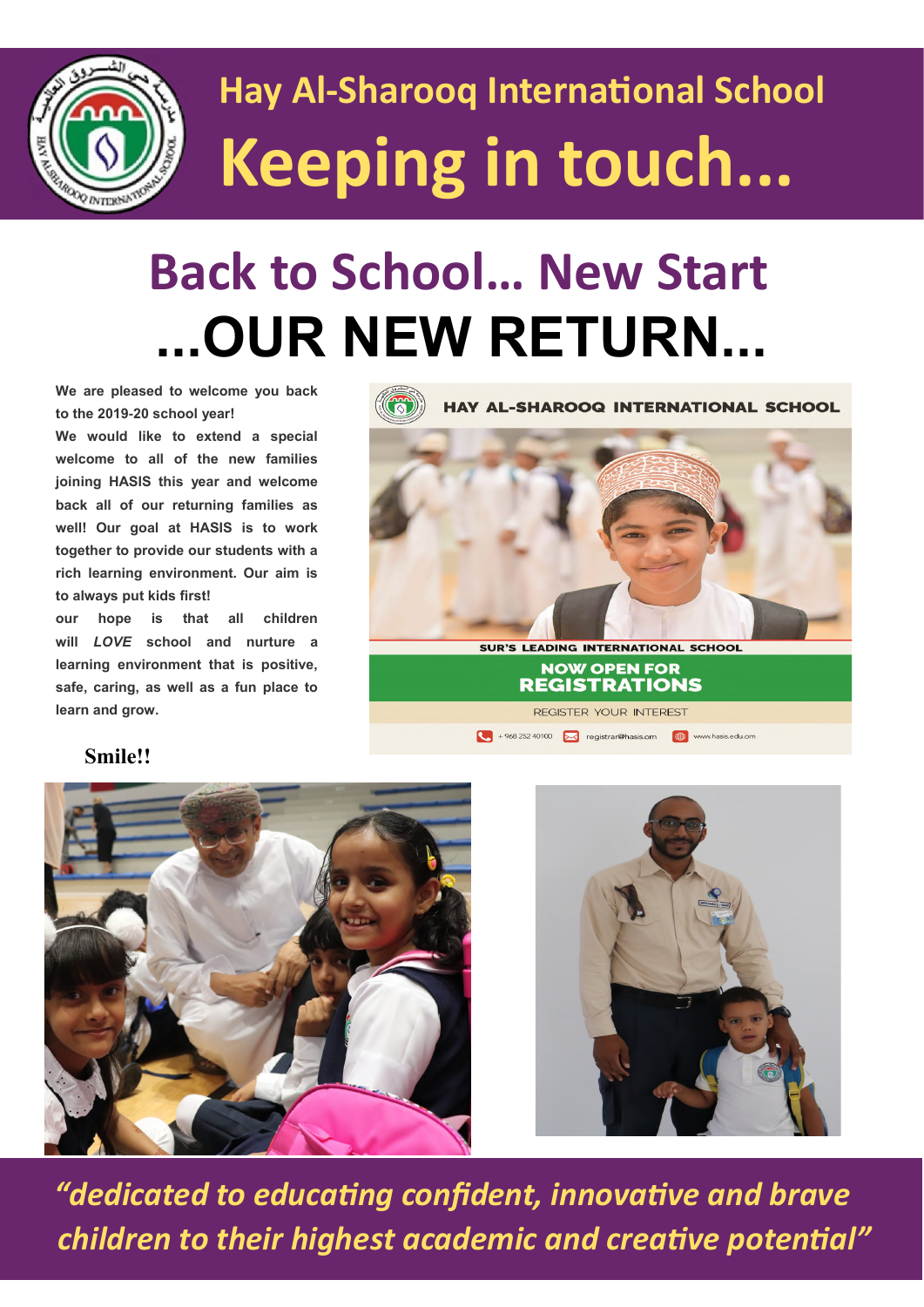### *confident, innovative and brave*



**HASIS makes a great education system for the students in primary and KGs.** 

**Teachers show great care for the students from the first day, improving their talents, engaging with them and teaching them.** 

# **effort to add fun to the LEARN WITH FUN**





Cambridge Assessment<br>Dinternational Education